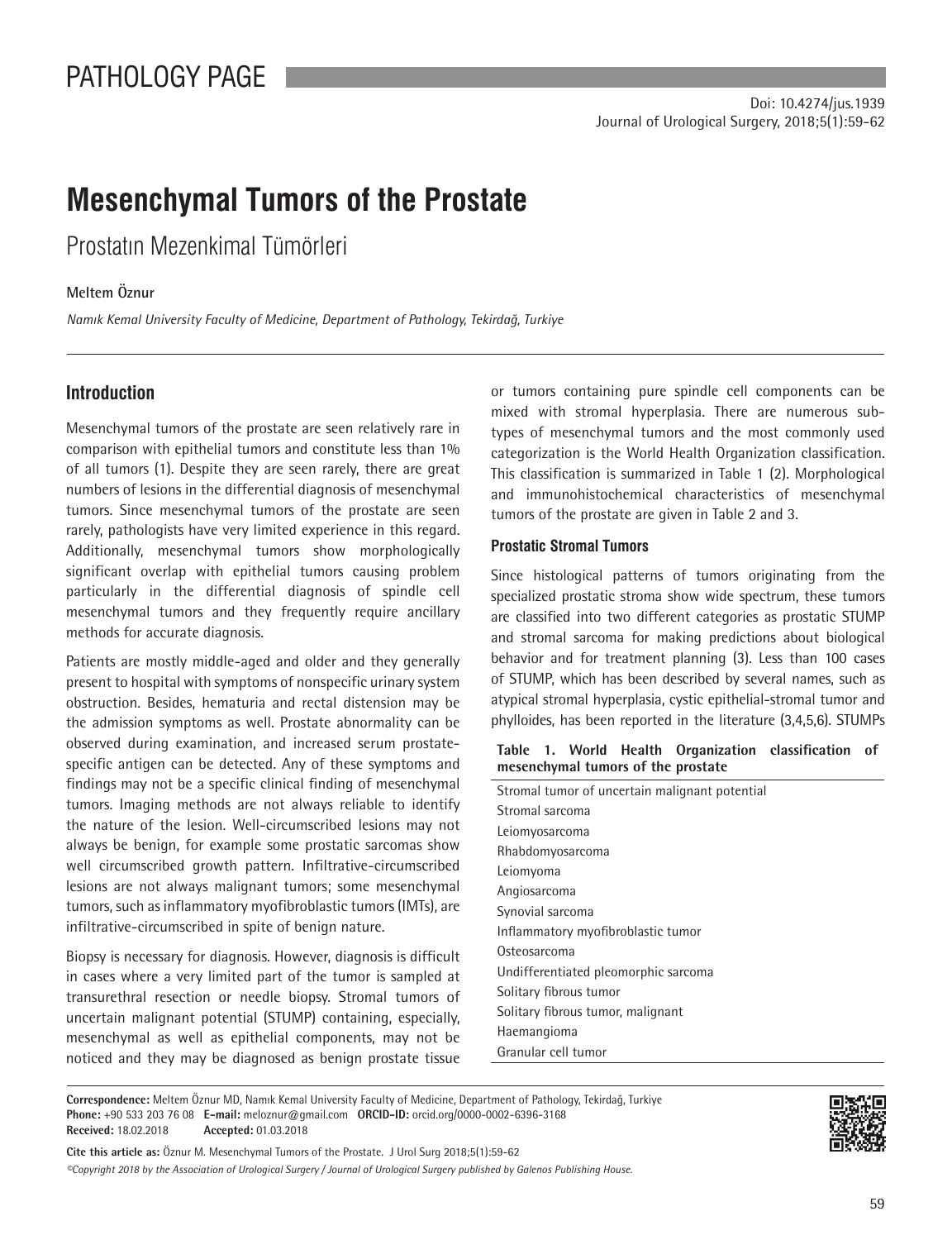have been reported to occur between the ages of 27 and 83 years with a peak incidence between  $6<sup>th</sup>$  and  $7<sup>th</sup>$  decades. They can be in the white, tan, solid or solid-cystic pattern (Figure 1) and up to 15 cm in size. STUMPs have been classified into four histologic patterns. The first pattern contains hypercellular stroma showing degenerative atypia with benign glands; the second pattern contains bland, fusiform stromal cells with eosinophilic cytoplasm with benign glands; the third pattern contains benign phylloides tumor-like hypercellular stroma with cytologically atypical/nonatypical benign glands and; the fourth pattern contains bland stromal cells in myxoid stroma without prostate glands (Figure 2). Recently, Sadimin and Epstein (7) described a novel round cell pattern. It shows CD34 (+), vimentin (+), progesterone (+), S100 (-) and C-kit (-) staining patterns, immunohistochemically. A large proportion of STUMPs has atypia and may imitate malignant



**Figure 1.** White-tan and solid-cystic pattern, well circumscribed stromal tumors of uncertain malignant potential

lesions such as stromal sarcoma. However, absence of atypical mitosis and presence of degenerative appearance of atypical nuclei with benign prostate glands help distinguish it from malignant tumors. STUMP is typically indolent, and generally cured with complete resection (3,8). However, as sarcomatoid differentiation may occur rarely, close follow-up is required in cases where complete resection is not possible (1,3).

Prostatic stromal sarcoma (PSS) is a rare malignant neoplasm originating from specialized stromal prostatic cells. Less than 40 cases of PSS have been reported in the literature (1). PSS has been reported to occur between the ages of 25 and 86 years. Half of the cases were under 50 years of age. PSS may arise *de novo* or it may develop from a previous STUMP (5). Macroscopically, PSS is a tan-white, solid, fleshy tumor 2-18



**Figure 2.** High magnification of a stromal tumors of uncertain malignant potential shows degenerative-appearing spindle cells in hypercellular stroma without glands

|                | Morphological characteristic                                                                                                                                                                                                                                                                                                                                     |
|----------------|------------------------------------------------------------------------------------------------------------------------------------------------------------------------------------------------------------------------------------------------------------------------------------------------------------------------------------------------------------------|
| <b>STUMP</b>   | Four patterns: (1) Hypercellular stroma showing degenerative atypia with benign glands, (2) bland fusiform-shaped stromal<br>cells with eosinophilic cytoplasm with benign glands, (3) benign phylloides tumor-like hypercellular stroma with cytologic<br>atypical/non-atypical benign glands, (4) bland stromal cells in myxoid stroma without prostate glands |
| <b>PSS</b>     | Hypercellularity, necrosis, cytologic atypia and mitosis; it is classified as low-grade and high-grade according to mitotic<br>index and the degree of necrosis and atypia                                                                                                                                                                                       |
| Leiomyoma      | Well-organized circumscribed crossing fascicles lacking mitotic activity and with little to no atypia                                                                                                                                                                                                                                                            |
| Leiomyosarcoma | Crossing fascicular structures showing mitoses, cytologic atypia, and necrosis                                                                                                                                                                                                                                                                                   |
| <b>IMT</b>     | Uniform, reactive myofibroblasts on a loose zone with variable a level of inflammation and extravasation of red blood cells                                                                                                                                                                                                                                      |
| SFT            | Haphazard, patternless pattern, bland spindle cells, absence of mitosis, ropy collagen/hyalinizing deposits, myxoid changes<br>and edema and sclerosis in the stroma                                                                                                                                                                                             |
| <b>GIST</b>    | Fascicular growth pattern, bland spindle cells, perinuclear vacuoles. Some of the cases may show malignant features                                                                                                                                                                                                                                              |
| <b>RMS</b>     | Small round cells with variable eosinophilic cytoplasm, occasional elongated/strap cells, and, commonly, a myxoid<br>background                                                                                                                                                                                                                                  |
|                |                                                                                                                                                                                                                                                                                                                                                                  |

**Table 2. Morphologic features of mesenchymal tumors of the prostate**

STUMP: Stromal tumors of uncertain malign potential, PSS: Prostatic stromal sarcoma, IMT: Inflammatory myofibroblastic tumor, SFT: Solitary fibrous tumor, GIST: Gastrointestinal stromal tumor, RMS: Rhabdomyosarcoma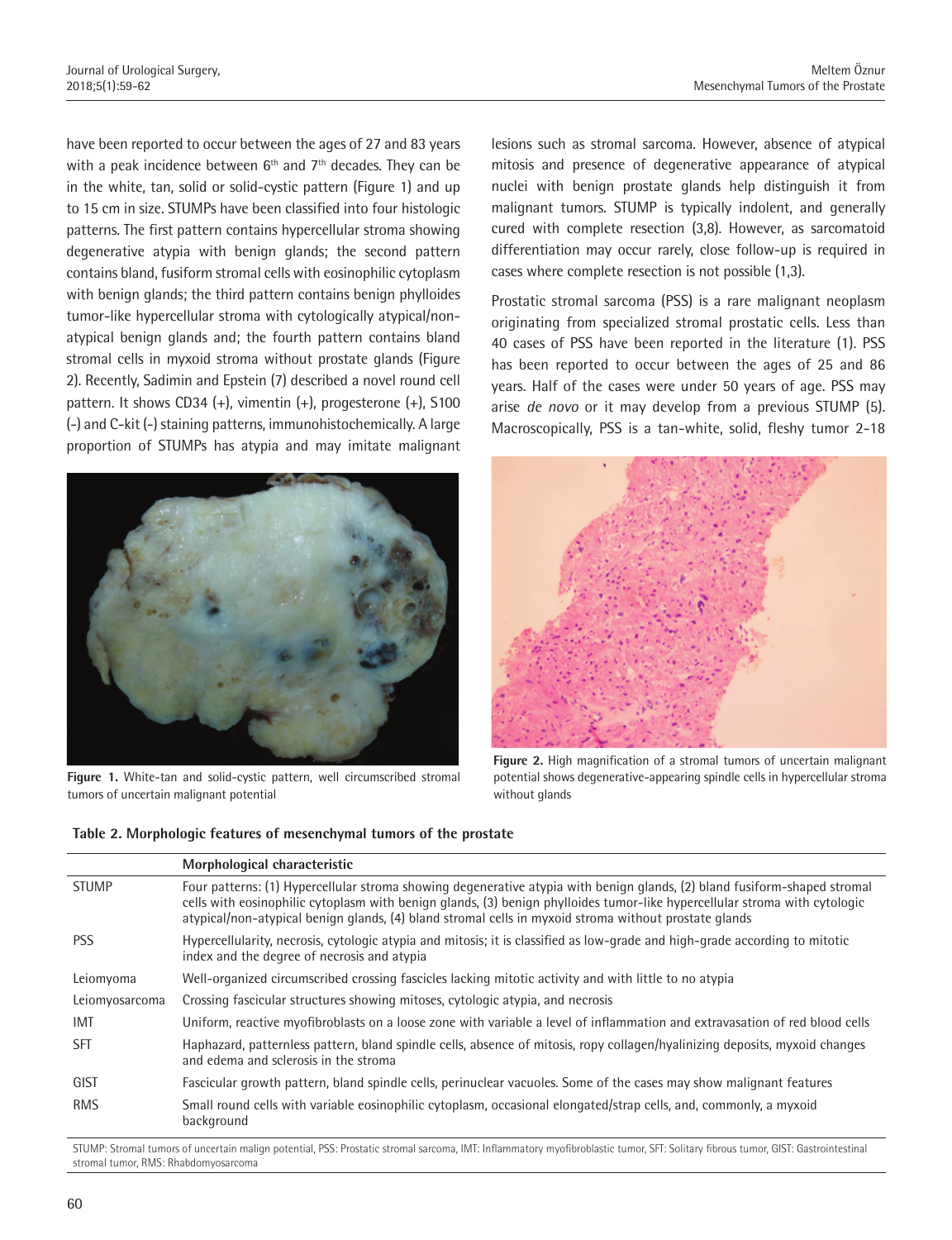|              | <b>SMA</b>               | Desmin          | Myogenin                 | CD34 | PgR                      | <b>CD117</b>             | Pankeratin               | <b>ALK</b>               | S <sub>100</sub> | STAT6                    |  |
|--------------|--------------------------|-----------------|--------------------------|------|--------------------------|--------------------------|--------------------------|--------------------------|------------------|--------------------------|--|
| <b>STUMP</b> | $-$ /+                   | $-1$            | $\overline{\phantom{a}}$ | $+$  | $^{+}$                   | $\overline{\phantom{a}}$ | $\overline{\phantom{0}}$ | $\overline{\phantom{a}}$ |                  | -                        |  |
| <b>PSS</b>   | $-$ /+                   | $-1$            | $\overline{\phantom{a}}$ | $+$  | $^{+}$                   | $\overline{\phantom{0}}$ | $\overline{\phantom{a}}$ | $\qquad \qquad$          |                  | -                        |  |
| <b>SMT</b>   | $+$                      | $+$             | $\overline{\phantom{0}}$ |      |                          |                          | $-1$                     | $\qquad \qquad$          |                  | -                        |  |
| <b>IMT</b>   | $+$                      | $+$             | $\overline{\phantom{a}}$ |      |                          | -                        | $-1$                     | $+$                      | -                | $\overline{\phantom{0}}$ |  |
| <b>SFT</b>   | $-1$                     | $\qquad \qquad$ | $\overline{\phantom{a}}$ | $+$  | $+/-$                    | $\overline{\phantom{a}}$ | $\overline{\phantom{0}}$ | $\qquad \qquad$          | -                | $\ddot{}$                |  |
| GIST         | $+/-$                    | $+/-$           | $\overline{\phantom{0}}$ | $+$  | $\overline{\phantom{0}}$ | $^{+}$                   | -                        |                          |                  | -                        |  |
| <b>RMS</b>   | $+$                      | $+$             | $+$                      |      |                          |                          |                          |                          |                  | -                        |  |
| NT           | $\overline{\phantom{0}}$ |                 |                          |      |                          |                          | -                        | $\overline{\phantom{0}}$ | $\ddot{}$        | $\overline{\phantom{0}}$ |  |

STUMP: Stromal tumors of uncertain malign potential, PSS: Prostatic stromal sarcoma, SMT: Smooth muscle tumors, IMT: Inflammatory myofibroblastic tumor, SFT: Solitary fibrous tumor, GIST: Gastrointestinal stromal tumor, RMS: Rhabdomyosarcoma, NT: Neural tumors, SMA: Smooth muscle actin, PgR: Progesterone receptor, ALK: Anaplastic lymphoma kinase, STAT6: Signal transduction and activation of transcription 6

cm in size. Microscopically, it is similar to STUMP. Unlike STUMP, it exhibits marked increased cellularity, stromal cellular atypia, mitosis (which may be in atypical forms), and necrosis. The most common patterns are storiform, epithelioid, fibrosarcomatous, or patternless pattern. Less frequently, it consists of malignant phyllodes tumor-like hypercellular stroma and leaf-like glands. Its PSS storiform cell component consists of one or more of the followings: hypercellularity, cytologic atypia, mitotic figure and necrosis. It shows CD34  $(+)$ , vimentin  $(+)$ , progesterone  $(+)$ , S100 (-) and C-kit (-) staining pattern, immunohistochemically. In addition, PSSs are divided into two subgroups as low- and high-grade. High-grade tumors include moderate-evident cytologic atypia, hypercellularity, increased mitotic activity and necrosis. Low-grade PSSs are local invasive and high-grade ones metastasize mostly to the lung and bone, and usually require complete resection and adjuvant therapy (5).

#### **Leiomyoma**

Leiomyoma is seen rarely and less than 100 cases have been reported in the literature (9). Microscopically, they are nonatypical or less atypical tumors consisting of well-circumscribed crossing fascicular structures and having no mitotic activity. They are between 1 and 12 cm in size. Immunohistochemically, It differs from STUMP and gastrointestinal stromal tumor (GIST) by its smooth muscle actin (SMA) (+), desmin (+), C-kit (-) and CD34 (-) staining pattern.

#### **Leiomyosarcoma**

It is the most common sarcoma in the prostate in adults in the  $5<sup>th</sup>$  to  $8<sup>th</sup>$  decades of life (2,9). It is seen as poor-circumscribed infiltrative nodules between 1 and 25 cm in diameter. They are tumors composed of crossing-fascicular structures and they show mitosis, cytologic atypia and necrosis at high level. Immunohistochemically, it differs from other high-grade sarcomas by its SMA  $(+)$ , desmin  $(+)$ , h-caldesmon  $(+)$  S100  $(-)$ , C-kit (-) and CD34 (-) staining pattern. The clinical course of leiomyosarcomas is characterized by multiple recurrences and

pulmonary metastasis. Most patients die within 3-4 years of diagnosis (2).

## **Gastrointestinal Stromal Tumor**

GISTs develop from the rectum or perirectal region and keep the prostate as a secondary site by infiltrating or compressing. Although GISTs occur in the gastrointestinal system, small numbers of prostatic GISTs have been reported in the literature (10,11). They contain perinuclear vacuoles in fascicular growth pattern and consist of storiform and epithelioid cells. Immunohistochemically, they differ from other mesenchymal tumors by CD34  $(+)$ , C-kit  $(+)$ , discovered on GIST-1  $(+)$ , desmin  $(+/-)$ , SMA  $(+/-)$ , CD31  $(-)$  and S100  $(-)$  staining. Since their response to imatinib treatment is very good, correct diagnosis is very important.

#### **Rhabdomyosarcoma**

It is the most common soft tissue sarcoma in children. It has been reported very rarely in adulthood (2,12). They are tumors composed of small round cells with scant cytoplasm and variable numbers of eosinophilic small round cells, and elongated cells with occasionally variable eosinophilic cytoplasm on a frequent myxoid zone. Immunohistochemically, they differ from other tumors by myogenic differentiation 1 (+), myogenin (+), desmin (+) myoglobin (+), muscle specific actin (+), keratin (-) and terminal deoxynucleotidyl transferase (-) staining pattern. They respond well to multimodality treatment in childhood, but metastasis occurs even if complete resection is performed. Approximately half of adults die within 2 years due to the disease (12).

# **Inflammatory Myofibroblastic Tumor**

IMTs have been described by several names such as postoperative spindle cell nodules in the literature (13). Morphology, molecular features and clinical behavior of the lesions, which develop as *de novo* or after a lower genitourinary tract procedure, are similar. IMT has been reported to affect adults between the ages of 42 and 67 years. Most of them are smaller